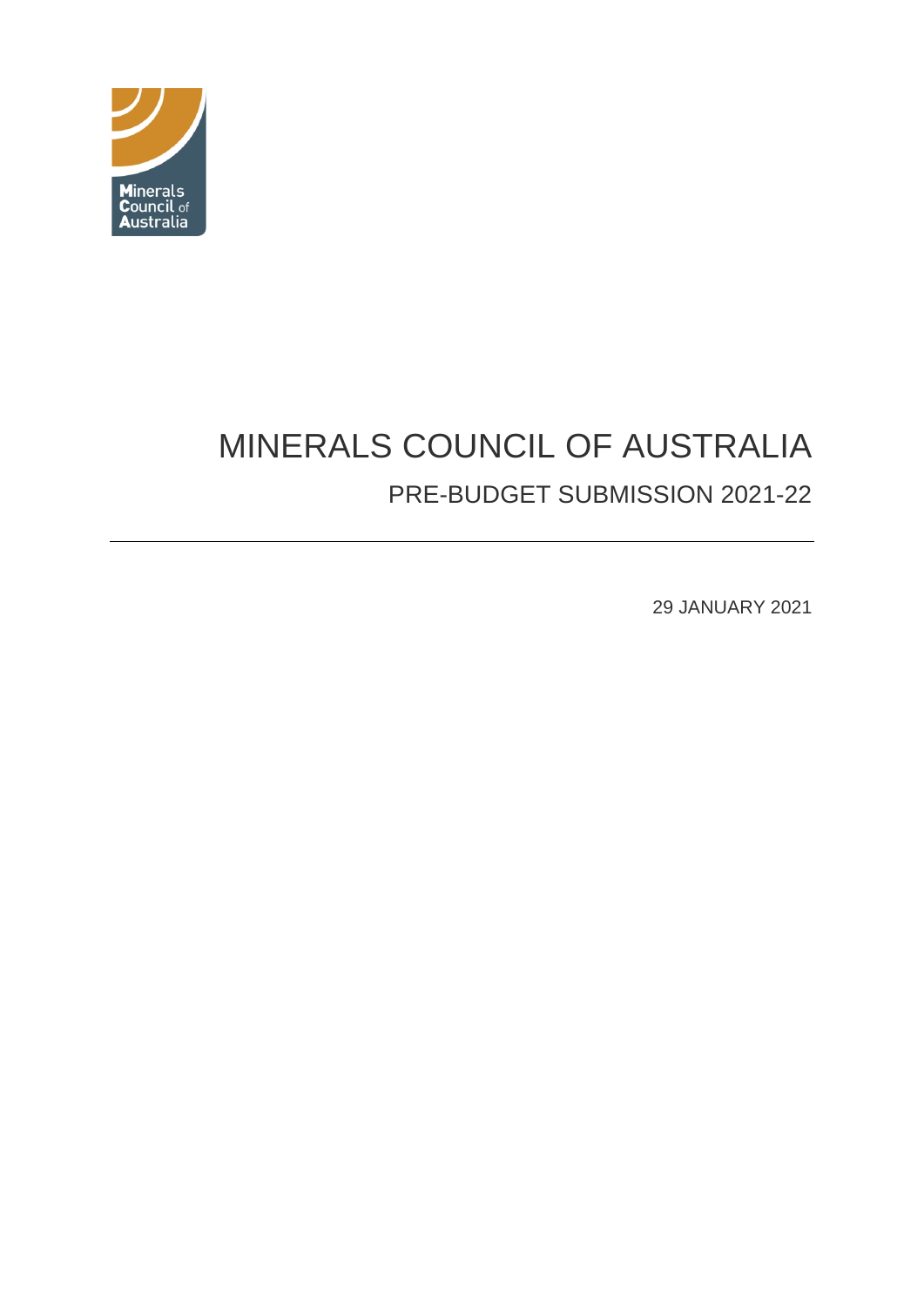# **TABLE OF CONTENTS**

| 1 <sub>1</sub>   |                                                                   |  |
|------------------|-------------------------------------------------------------------|--|
| 2.               |                                                                   |  |
| 3.               |                                                                   |  |
| $\overline{4}$ . |                                                                   |  |
| 5 <sub>1</sub>   | SUPPORTING MORE DYNAMIC AND PRODUCTIVE WORKPLACES 11              |  |
| 6.               |                                                                   |  |
| 7.               | ENSURING BUSINESS TAXATION IS STABLE AND GLOBALLY COMPETITIVE  13 |  |
| 8.               | ENCOURAGING INTERNATIONAL INVESTMENT AND EXPLORATION  14          |  |
| 9.               |                                                                   |  |
| 10.              | ADVANCING EFFICIENT AND EFFECTIVE ENVIRONMENTAL REGULATION 16     |  |
| 11 <sub>1</sub>  |                                                                   |  |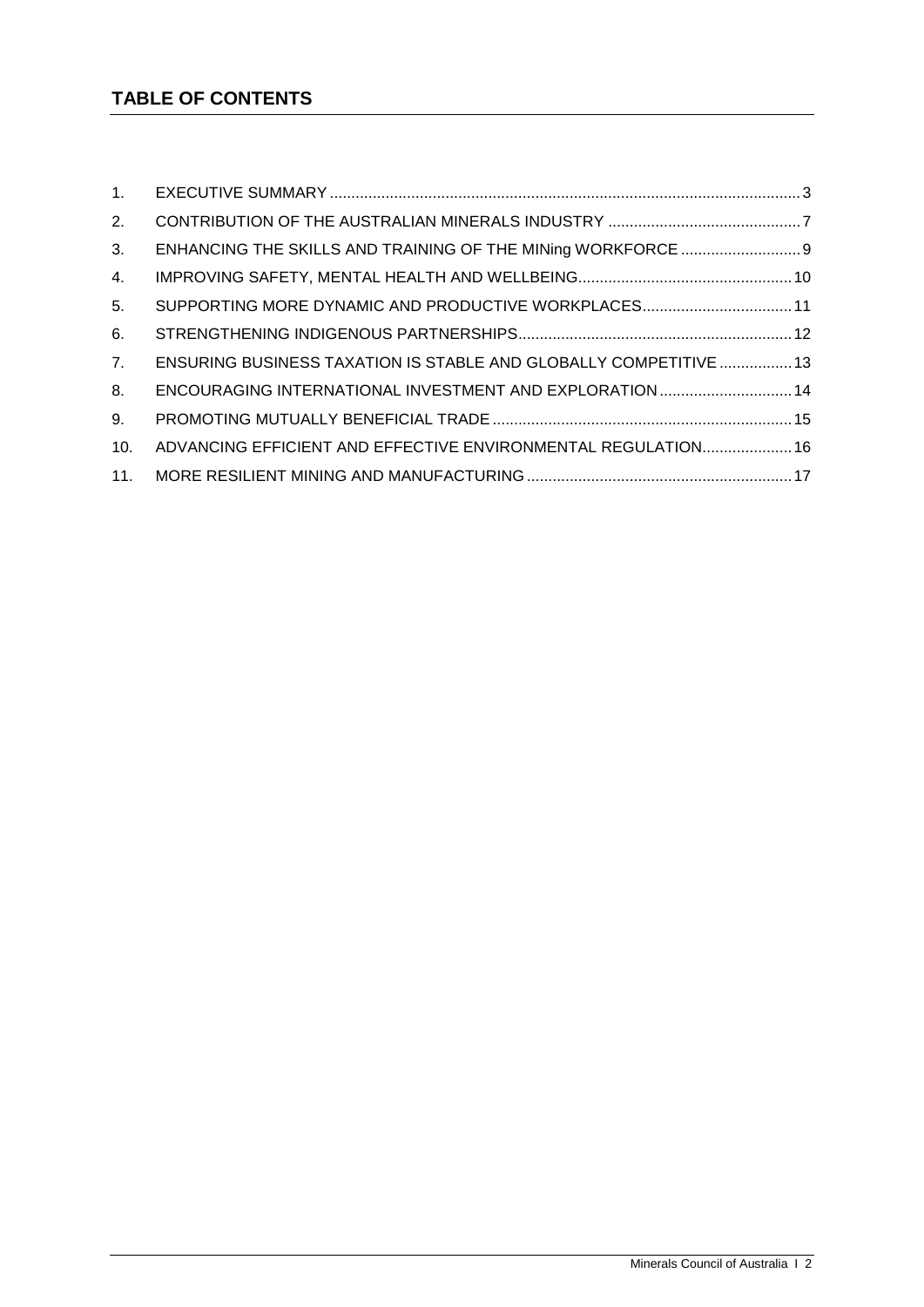## <span id="page-2-0"></span>**1. EXECUTIVE SUMMARY**

The 2021-22 federal Budget will be constrained by the persistence of COVID-19, geopolitical tensions, heightened demands on federal and state governments and record government debt.

Fiscal and regulatory settings that support a business-led recovery through private sector driven investment growth and improved productivity will be crucial to supporting economic recovery, preserving and creating jobs and sustaining communities.

This expansion can accelerate budget repair without new or increased taxes.

A strong commitment to internationally competitive tax rates, open trade and investment, modernising training and skills, a more productive workplace, simpler project approvals, support for regional communities, a focus on the emerging critical minerals and their potential to add value through a renewed Australian manufacturing base, will contribute to Australia's resilience and should remain priorities in this Budget.

The Australian minerals industry continues to drive prosperity in Australia, making substantial contributions to exports, wages, jobs and government revenue. The resources sector contributed \$283 billion in 2019-20, 60 per cent of Australia's total exports. In the same year, mining became Australia's largest industry, accounting for 10.4 per cent of real gross domestic product. Treasury expects resources exports to grow by 5 per cent in 2021-22 powered by iron ore, coal and gold.

When Australia needed it most, the minerals industry and its workforce worked with governments to keep an essential industry going. The continuation of operations through the worst of the COVID-19 pandemic while keeping workers, families and communities safe demonstrated the value of mining's strong health and safety culture and the industry's leadership in developing globally-recognised health and safety protocols.

Australia is a reliable partner with a proven performance in the face of extraordinary conditions, such as the disruption caused by the pandemic, and with the right economic reforms can do more.

Mining provides a strong skills base in Australia's regions. The industry employs approximately 8,600 apprentices and trainees and in coming years will provide 5,000 new mining apprenticeships, mostly in regional Australia.

First Nations landholders and communities are fundamental partners in mining and the economic and social contribution the industry makes to Australia. The minerals industry's approach to Indigenous engagement is based on respecting and valuing Aboriginal and Torres Strait Islander cultures, histories and aspirations and ongoing learning and improvement. Increased support to better administer the Commonwealth's heritage protection safeguard should continue.

The Australian minerals industry paid \$25.2 billion in company tax (more than one-quarter of all company tax) and \$14.1 billion in royalties in 2018-19, benefiting all Australians through better services and infrastructure. The recent Mid-Year Fiscal and Economic Outlook has already identified mining's contribution to the anticipated improvement in this financial year's Budget position. New taxes and levies or increases in tax rates would undermine the recovery task.

Reforms that encourage investment in large and long-life mining projects bring benefits to workers, communities and governments. The government's planned reforms to environmental regulation, workplace relations rules and education and training will help Australia realise mining investment opportunities.

The MCA has identified 31 minerals projects at or above the \$500 million threshold that have completed a feasibility study. The combined \$31 billion in investment flowing from these projects could create more than 17,000 construction jobs and 11,000 ongoing operating jobs across Australia.

In addition, emerging demand for new materials – refined rare-earth and high performance metals – presents a unique opportunity to create new manufacturing opportunities in Australia at a larger scale. Government policy that directly encourages these opportunities can deliver jobs and tax revenue into the future.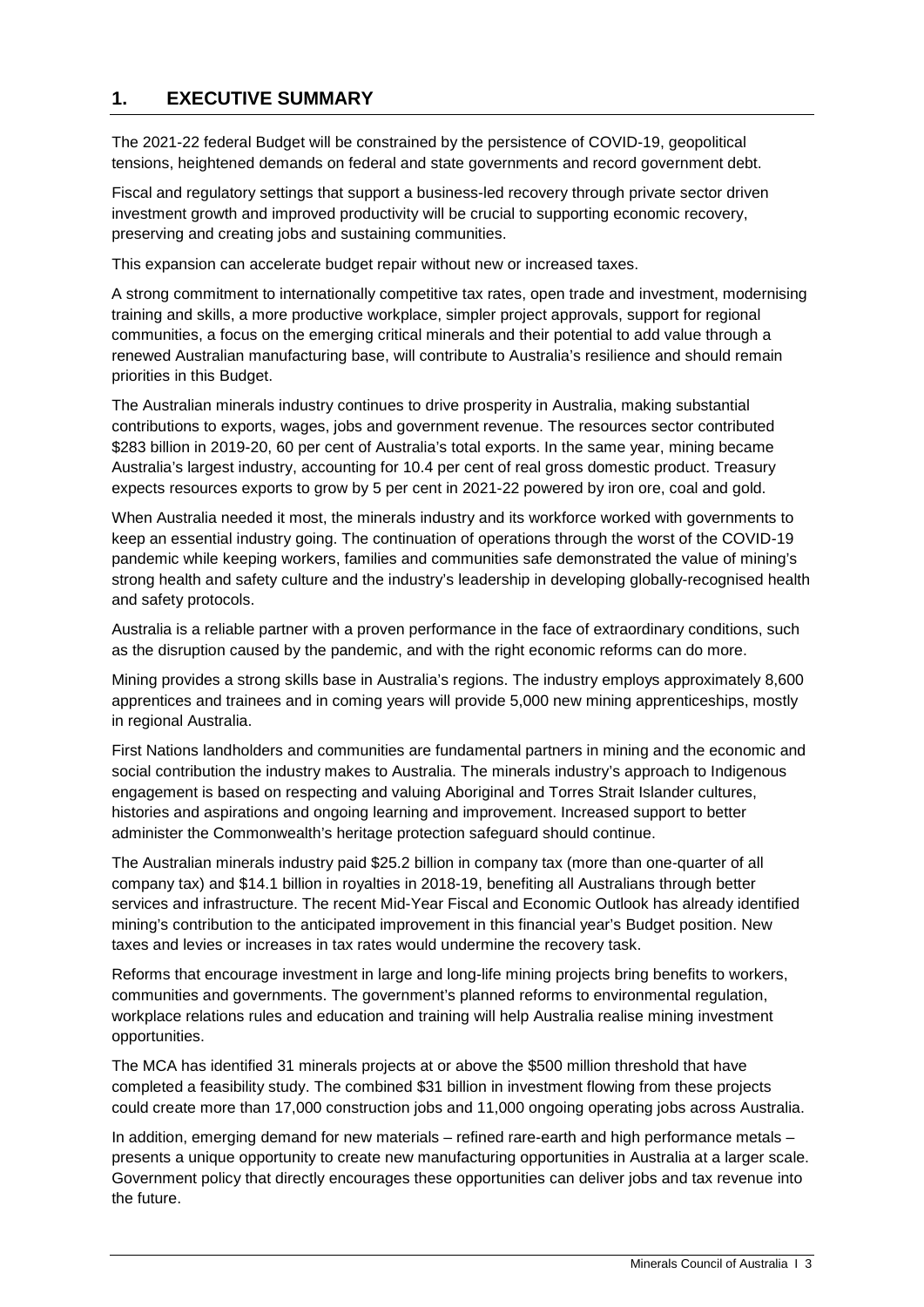Government policy should also seek to create conditions supporting industry investments in new technologies aimed at reducing emissions in the ongoing pursuit of the Paris Agreement goals.

Doubts over Australia as a welcome investment destination are increasing. The government should immediately announce a review of its recent changes to the foreign investment framework, given the urgent need to reduce risk and uncertainty for those sectors that do not directly affect national security.

Open and integrated trade and the prosperity it delivers are underwritten by a rules-based international order that provides global certainty and stability. The government should continue to invite constructive dialogue and a supportive environment for continued industry and business partnership, cooperation and trade, forging relationships that have in many cases developed over more than fifty years and supported economic growth, jobs and prosperity in Australia, China and the Asia-Pacific region.

Trade has been disrupted by the COVID-19 pandemic and geopolitical tensions through 2020. Some commodity markets, such as iron ore, gold and copper, have recovered and suppliers are benefiting from strong demand and high prices. Australia's coal exports are adapting to China's import restrictions with exports to India and Vietnam rising in late 2020 albeit at lower prices relative to those paid by the Chinese market. There is considerable downside risk for Australian coal producers should geopolitical tensions persist while competitor nations increase supply.

The threat to Australian jobs and prosperity will increase with global COVID-19 recovery as other nations seek to increase their share of commodity trade as part of their COVID-19 recovery stimulus measures.

The MCA provides the following specific recommendations to support Australia's competitive position, economic recovery, employment growth and national prosperity.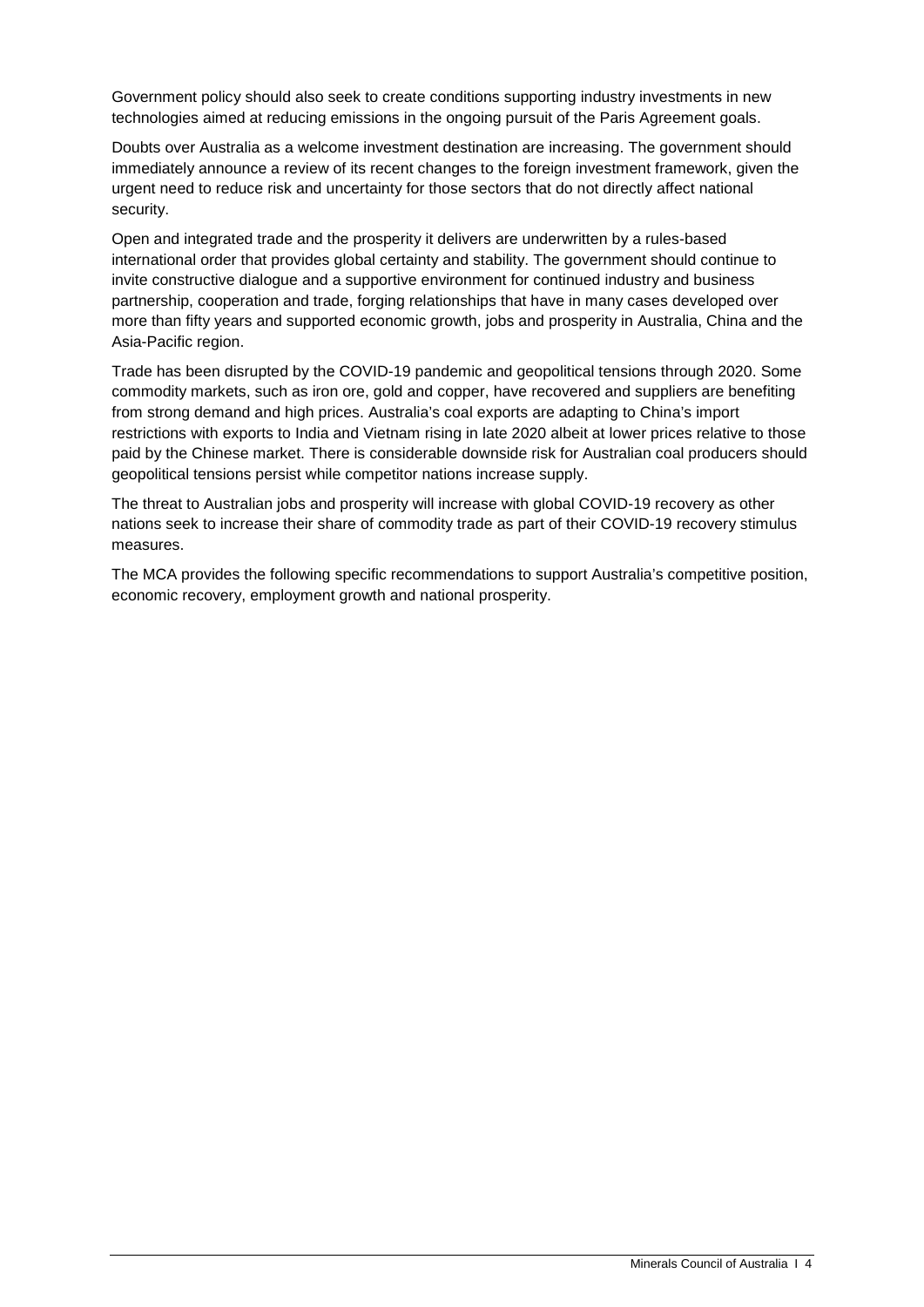#### **Recommendations**

#### *Enhancing the skills and training of the minerals workforce*

- The Australian Government should continue reforms to provide a more flexible and integrated education and training system to support jobs growth, new skills and labour mobility
	- Through the Mining Skills Organisation Pilot, the industry will accelerate 5,000 new apprenticeships, enhance digital skills, make qualifications more relevant to industry and position the industry as an employer of choice.

#### *Improving safety, mental health and wellbeing*

- The Australian Government and the states should pursue a consistent and integrated approach to safety, mental health and wellbeing that includes:
	- Continuous improvement and sharing of knowledge, where all parties work together in support of an industry culture based on trust, respect, fairness and openness
	- Uniform national occupational health and safety legislation, supported by industry-specific and risk-based regulation
	- Regulatory and enforcement practice based primarily on the desire to improve workplace health and safety outcomes.

## *Supporting more dynamic and productive workplaces*

- The Australian Parliament should facilitate improvements to workplace relations rules by passing the Fair Work Amendment (Supporting Australia's Jobs and Economic Recovery) Bill.
- The Australian Government should pursue additional reform opportunities by:
	- Improving the process for terminating expired enterprise agreements
	- Focusing parties to an enterprise agreement on matters directly related to employment
	- Permitting highly paid workers to enter into individual agreements.

#### *Strengthening Indigenous partnerships*

- Increased funding for support efficient, transparent and predictable operation of the *Aboriginal and Torres Strait Islander Heritage Act 1984*.
- The Australian Government should progress measures to support Indigenous-led community and economic development by:
	- Progressing the Native Title Legislation Amendment Bill 2020 to support a more practical, equitable and stable regime for participants
	- Modernising the *Corporations (Aboriginal and Torres Strait Islander) Act 2006* and supporting a new asset management option to enable Traditional Owner organisations to simply and consistently utilise native title monies to achieve economic aspirations
	- Continuing to increase tailored support for developing Traditional Owners organisations. Arrangements should be place-based and reflect local aspirations.

#### *Ensuring business taxation is stable and globally competitive*

- The government should make Australia's business tax system more globally competitive and conducive to investment by:
	- Responding appropriately to any COVID-19 recovery stimulus measures introduced by other mining jurisdictions to prevent any worsening of Australia's competitive position especially in relation to company tax rates
	- Retaining the fuel tax credit scheme in its current form and avoid introducing any sector specific levies (including to fund fuel security measures)
	- Extending the Junior Minerals Exploration Incentive and making it permanent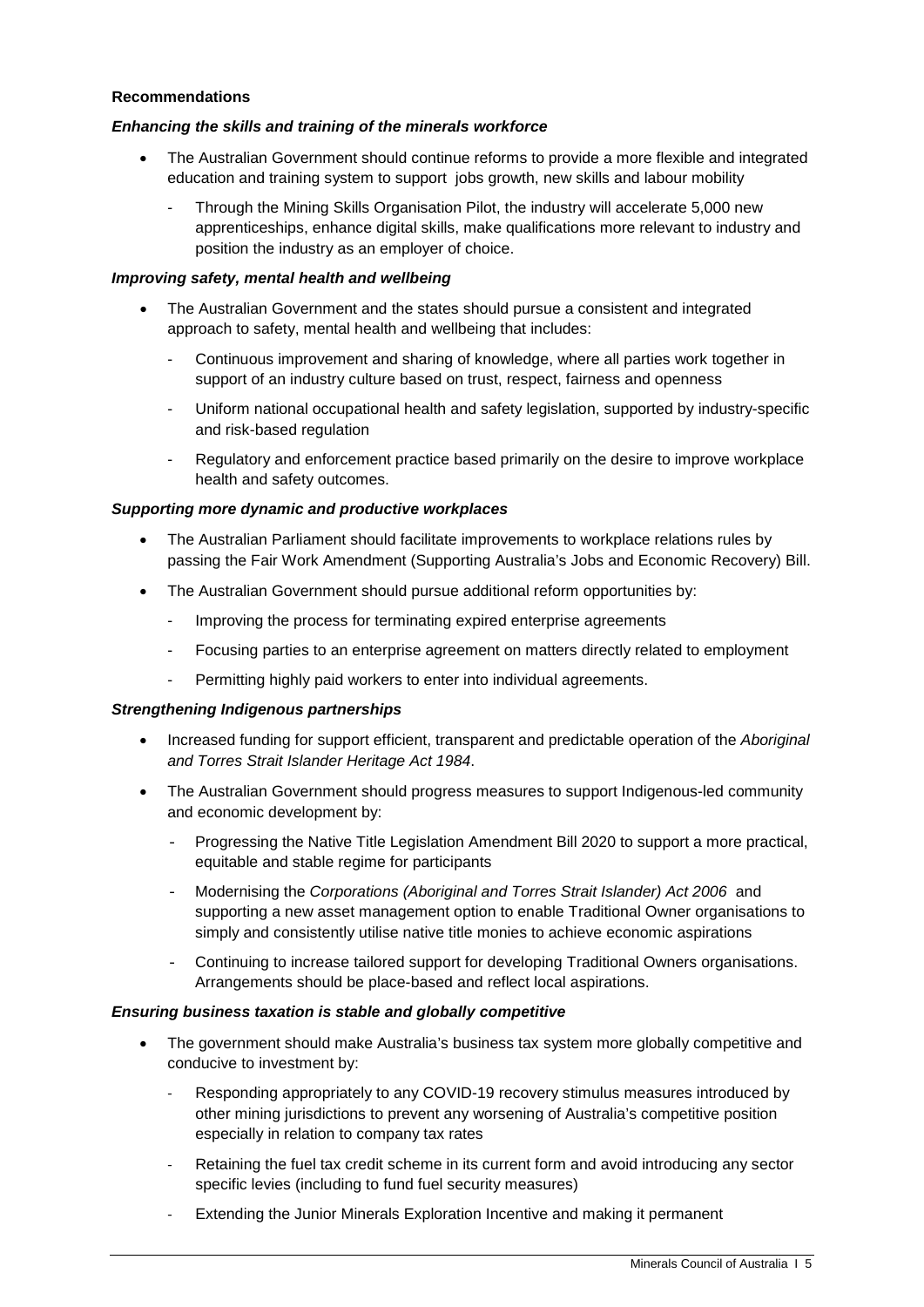- Implementing the recommendations of the Board of Taxation's reports on changes to capital gains tax exemptions for business amalgamations and restructures, and improvements to the voluntary tax transparency code.

## *Encouraging international investment and exploration*

- The Australian Government should improve its foreign investment regulatory reforms to enhance certainty for investors by:
	- Clarifying key concepts notably the definition of 'national security business'
	- Reducing the length of time the Treasurer's call-in power is available
	- Conducting a post-implementation review that measures the effect of the reforms on investment and removes unintended policy consequences.
- The Australian Government should encourage exploration in priority greenfield areas by:
	- Prioritising recipients of tax credits under the Junior Minerals Exploration Incentive scheme to companies exploring in areas surveyed as part of 'Exploring for the Future'
	- Providing additional funding to the 'Exploring for the Future' program to scope and develop a single national geological database.

#### *Promoting mutually beneficial trade*

- The Australian Government should:
	- Continue working to reverse adverse trade and investment outcomes and maintain key partnerships
	- Pursue trade agreements that deliver a robust multilateral trade network within the Asia-Pacific region, as well as with the EU and UK
	- Leverage existing trade and investment agreements to build cooperation across common interests including technology research and development
	- Oppose any protectionist proposals and reiterate the benefits to all Australians of free trade and open investment.

#### *Advancing efficient and effective environmental regulation*

- Guided by the EPBC Act independent review, the Australian Government should progress:
	- National Cabinet's single-touch environmental approvals process, supported by outcomes-based national environmental standards and assurance arrangements
	- Straightforward improvements to assessment and approval processes for projects within or outside of devolved arrangements, including post-approval timeframes, risk-based environmental assessments and greater flexibility to vary existing approvals
	- A financial-based national biodiversity offsets mechanism and in cooperation with the states and territories – invest in the development of a national environmental dataset.
- The government should employ the national cabinet process to progress the recommendations of the Productivity Commission study of resources sector regulation, encouraging prompt state and territory adoption of leading practice approaches.

#### *Resilient mining and manufacturing*

- Roadmaps on manufacturing, low emissions technology and 5G rollout should be coordinated to complement the government's broader growth and productivity agenda and should examine ways to encourage and build new opportunities and industries.
- The government's role in value-adding to manufacturing resilience should be focused on safety, low emissions and digital innovation and products bringing together customers and producers as well as encouragement for priority areas and collaboration in downstream processing.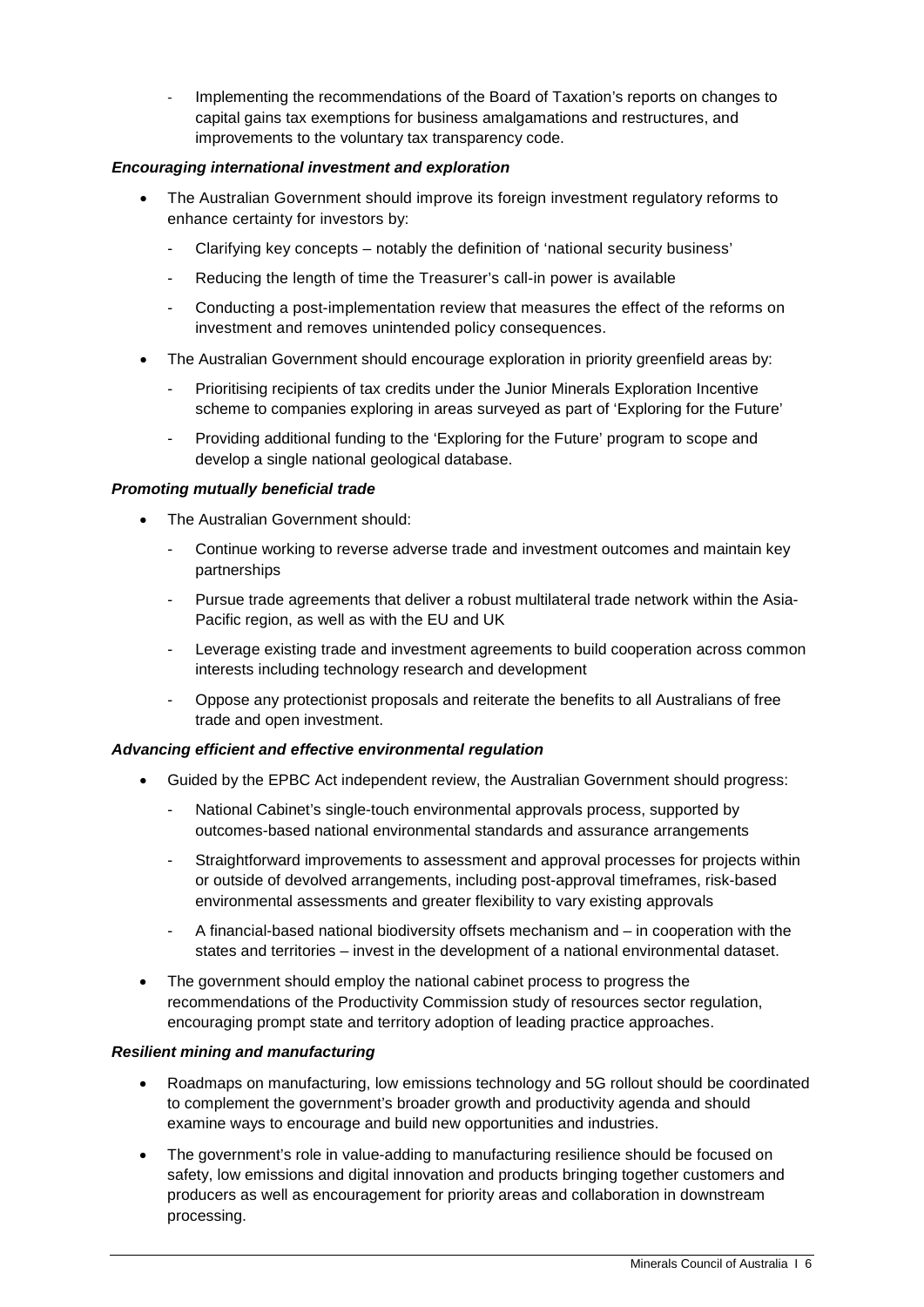## <span id="page-6-0"></span>**2. CONTRIBUTION OF THE AUSTRALIAN MINERALS INDUSTRY**

- The minerals industry is a key part of the Australian economy that has underpinned a large rise in incomes and greater prosperity across the country over the past twenty years.
- The contributions of mining to national income and employment include:
	- Record export revenue of \$283 billion in 2019-20 (60 per cent of total exports)
	- 10.4 per cent of GDP in 2019-20, the largest of any industry
	- 240,000 direct mining industry jobs across Australia, with around 1.1 million direct and indirect jobs supported by the broader mining and METS sector
	- Average wages of \$144,000 per employee in 2019-20 (the highest in Australia and 58 per cent higher than the average of all industries)
	- \$39 billion in company taxes and royalties paid in 2018-19.
- A highly skilled workforce, productive workplace relations, competitive tax settings, timely environmental approvals and support for exploration are all essential to encouraging investment in large and long-life mining projects and securing the benefits they bring to workers, communities and governments.

Throughout the COVID-19 pandemic, the Australian minerals industry has continued to support the national economy and regional jobs while implementing world-leading safety protocols that are keeping workforce, families and communities safe.

The resources sector accounted for 10.4 per cent of Australia's GDP in 2019-20 which made it the largest industry in Australia (chart [1](#page-6-1)).<sup>1</sup> Importantly, when Australia needed it the most, mining activity continued and the sector's economic output increased 5 per cent in 2019-20. In addition, Australian mining supports advanced and competitive manufacturing jobs through the METS sector. Together, the mining and METS sector has supported up to 15 per cent of Australia's GDP.<sup>[2](#page-6-2)</sup>

#### **Chart 1: Industry Gross Value Added, 2019-20**



Source: Australian Bureau of Statistics, *[Australian System of National Accounts](https://www.abs.gov.au/statistics/economy/national-accounts/australian-system-national-accounts/latest-release#data-download)*, released 30 October 2020.

<span id="page-6-2"></span><span id="page-6-1"></span><sup>&</sup>lt;sup>1</sup> ABS, [Australian System of National Accounts](https://www.abs.gov.au/statistics/economy/national-accounts/australian-system-national-accounts/latest-release#data-download), released 30 October 2020.<br><sup>2</sup> Deloitte Access Economics, *Mining and METS: engines of [economic growth](https://minerals.org.au/news/mining-and-mets-engines-economic-growth-and-prosperity-australians) and prosperity for Australians</u>, 29 March 2017.*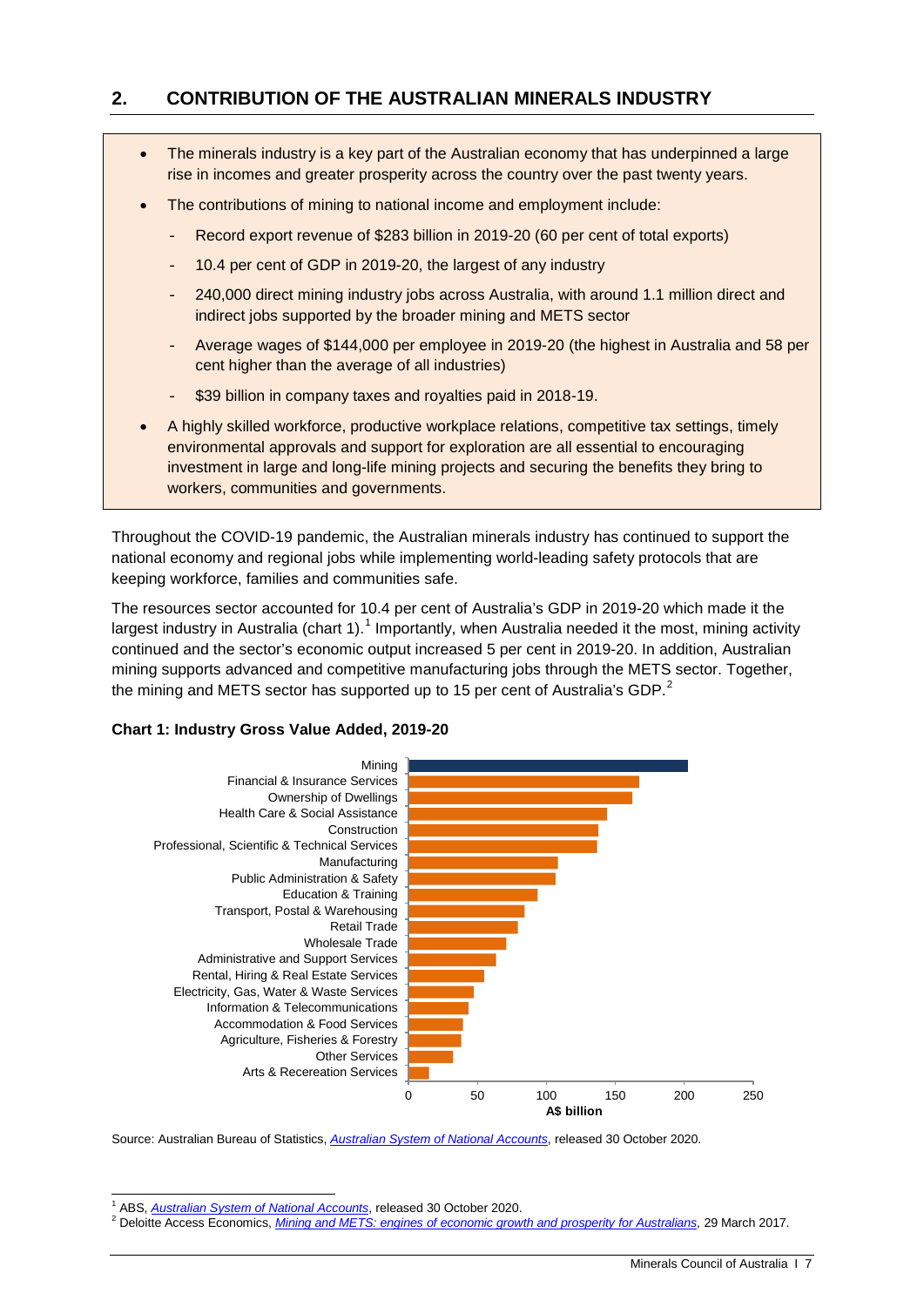Mining's significant economic contribution to the Australian economy is driven by export revenue. In 2019-20 Australia's mineral, metal and energy commodity exports generated a record high \$283 billion and accounted for 60 per cent of Australia's total exports (Chart 2). This result delivered the largest trade surplus in Australia's history.<sup>[3](#page-7-0)</sup>



**Chart 2: Australia's resources exports**

Source: Australian Bureau of Statistics, *[International Trade in Goods and Services, Australia](https://www.abs.gov.au/statistics/economy/international-trade/international-trade-goods-and-services-australia/latest-release)*, released 2 December 2020.

This export revenue is also the foundation of the minerals industry's significant contributions to government revenues across Australia. In 2019-20 the industry paid \$39.3 billion in company tax and royalties in 2018-19, an increase of \$8 billion from 2017-18.<sup>[4](#page-7-1)</sup> It is estimated that over the past 14 years, the minerals industry paid \$281 billion in royalties and company tax – enough to build 11,000 schools or 390 hospitals.

The resources sector has a strong record in creating highly paid, highly skilled jobs – particularly in regional areas. According to the Australian Bureau of Statistics, the mining industry employed 240,000 people in 2019-20 with modelling by Deloitte Access Economics showing the broader mining and METS sector directly and indirectly supporting around 1.1 million jobs around Australia.<sup>[5](#page-7-2)</sup>

The resources sector also has a strong record in creating highly paid, highly skilled jobs – particularly in regional areas. Average earnings in resources are \$144,000 a year, 58 per cent higher than the average for all industries and the industry employs more than 8,600 apprentices and trainees and more than 6,600 Indigenous Australians, including in remote areas of the Northern Territory, Queensland and Western Australia.<sup>[6](#page-7-3)</sup>

More than just a driver of domestic economic growth, the Australian mining industry is the world's largest exporter of minerals and industrial metals.<sup>[7](#page-7-4)</sup> It is an essential part of the supply chains underpinning new transportation networks, low-emissions energy systems and modern consumer products improving the living standards of billions of people around the world.

<sup>&</sup>lt;sup>3</sup> Australian Bureau of Statistics, *[International Trade in Goods and Services, Australia](https://www.abs.gov.au/statistics/economy/international-trade/international-trade-goods-and-services-australia/latest-release)*, released 2 December 2020.<br><sup>4</sup> Deloitte Access Economics, *Estimates of royalties and company tax accrued in 2018-19*, report prep

<span id="page-7-1"></span><span id="page-7-0"></span>of Australia, 1 May 2020.<br>
<sup>5</sup> Deloitte Access Economics, *Mining and METS: engines of [economic growth](https://minerals.org.au/news/mining-and-mets-engines-economic-growth-and-prosperity-australians) and prosperity for Australians,* 29 March 2017.<br>
<sup>6</sup> Australian Bureau of Statistics, *Average Weekly Earnings, Austral* 

<span id="page-7-3"></span><span id="page-7-2"></span>

<span id="page-7-4"></span><sup>2020.</sup>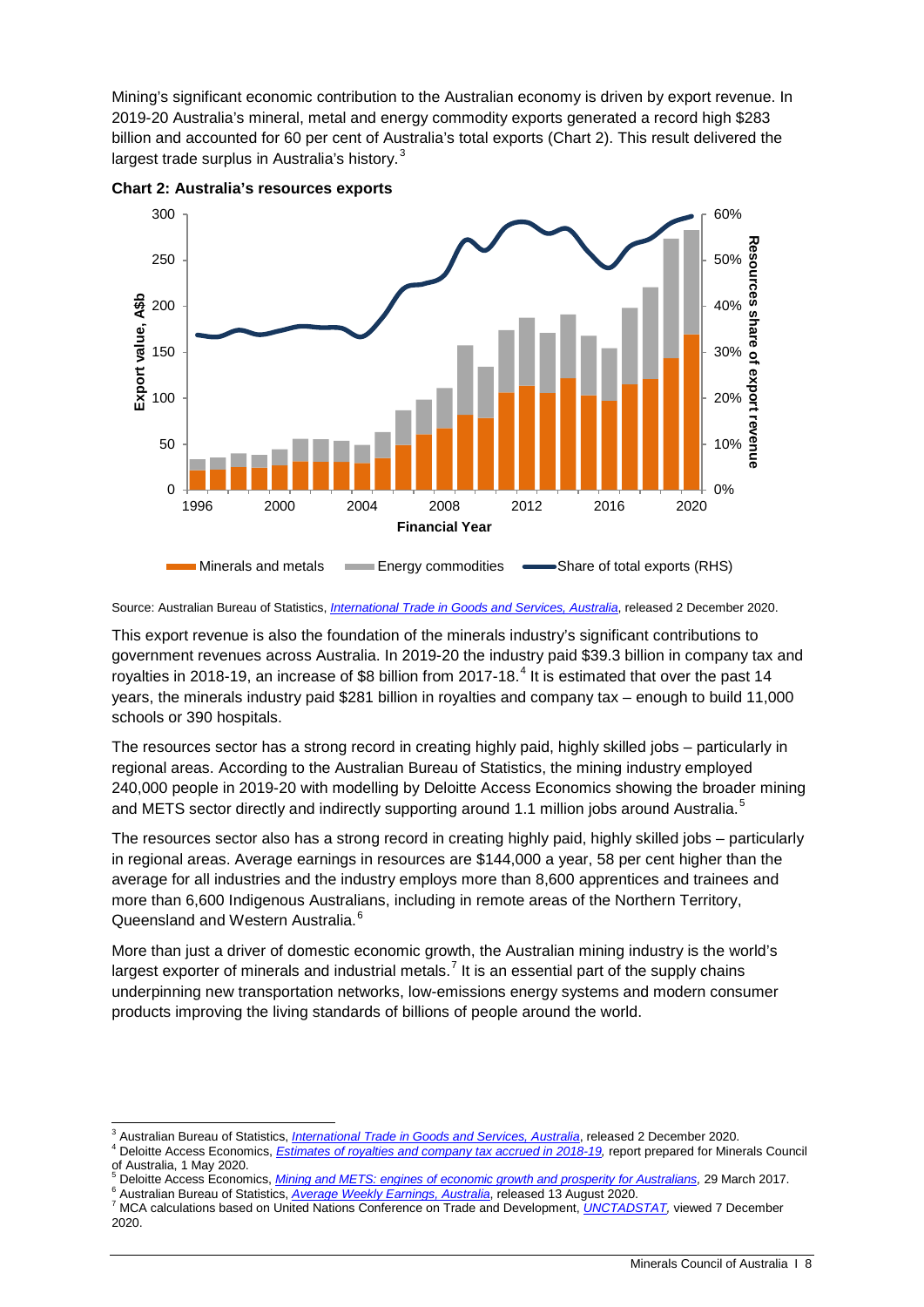## <span id="page-8-0"></span>**3. ENHANCING THE SKILLS AND TRAINING OF THE MINING WORKFORCE**

- The success of Australian mining depends on a highly skilled, flexible and resilient workforce. An industry-led education and training system is vital to aligning needs with outcomes.
- Education and training reforms should be based on the principle of shared responsibility between government, industry and learners.
- The Australian Government should invigorate the education and training system through reforms that both address systemic inflexibilities (which constrain job growth and labour mobility) and improve industry and community confidence in outcomes.

If Australians are to be better prepared for changing work patterns and structures post COVID-19, Australia's education and training system needs to be attuned to the changing needs of employers, learners and prospective learners.

In turn, this requires consistency in quality and confidence that participation improves employment outcomes. However, the education and training system is complex, opaque and difficult for industry and learners to navigate – resulting in poor-quality outcomes.

The Australian Government should encourage a shift away from a compliance culture by:

- Recalibrating the education and training system by improving its ability to meet the needs and expectations of industry, government and individuals (e.g. by setting a national guarantee for levels or standards of attainment, which is particularly important for regional workforces)
- Pursuing greater innovation and creativity in training product design and delivery to better engage industry and learners and improve participation (e.g. by rewarding best practice, improving provider confidence to generate innovative solutions to industry-identified need)
- Ensuring that industry needs and experience underpin all education and training reforms (e.g. by accelerating industry-led structural reforms such as the investment in skills organisations).

Prior to the COVID-19 pandemic, the minerals industry was already experiencing skills shortages with widely-held concerns about the ability to source and prepare the future workforce. Gaps in training, combined with restrictions on workforce mobility (exacerbated during the pandemic) will continue to pose profound challenges.

The industry is implementing contemporary offerings to shape the current and future landscape of work. This includes creating skills development opportunities along the full mining and mining equipment technology and services (METS) value chain and ensuring that capabilities are transferable to allied industries (e.g. defence and agriculture).

Supported by the Australian Government, the MCA-led Mining Skills Organisation Pilot is refocusing skills curricula to meet future needs, accelerate industry skills' priorities and improve vocational education and training pathways for existing and future talent. The pilot will run to 30 June 2023 and is centred on four project hubs.<sup>[8](#page-8-1)</sup> This includes a qualification design trial for the mining industry which will deliver improved qualifications for the existing and future workforce and improve the nation's training system ability to respond to industry needs.<sup>[9](#page-8-2)</sup>

<span id="page-8-1"></span> <sup>8</sup> Minerals Council of Australia, *[Mining Skills Organisation Pilot,](https://minerals.org.au/mining-skills-organisation-pilot)* viewed 16 December 2020; *[New mining skills hubs to](https://minerals.org.au/news/new-mining-skills-hubs-supercharge-future-workforce)  [supercharge future workforce,](https://minerals.org.au/news/new-mining-skills-hubs-supercharge-future-workforce)* media release, 25 November 2020.

<span id="page-8-2"></span><sup>9</sup> Minerals Council of Australia, *[Mining Skills Organisation Pilot,](https://minerals.org.au/mining-skills-organisation-pilot)* viewed 21 January 2021; *[Skills reform trial to fast-track more](https://minerals.org.au/news/skills-reform-trial-fast-track-more-australian-mining-jobs)  [Australian mining jobs,](https://minerals.org.au/news/skills-reform-trial-fast-track-more-australian-mining-jobs)* media release, 20 January 2021.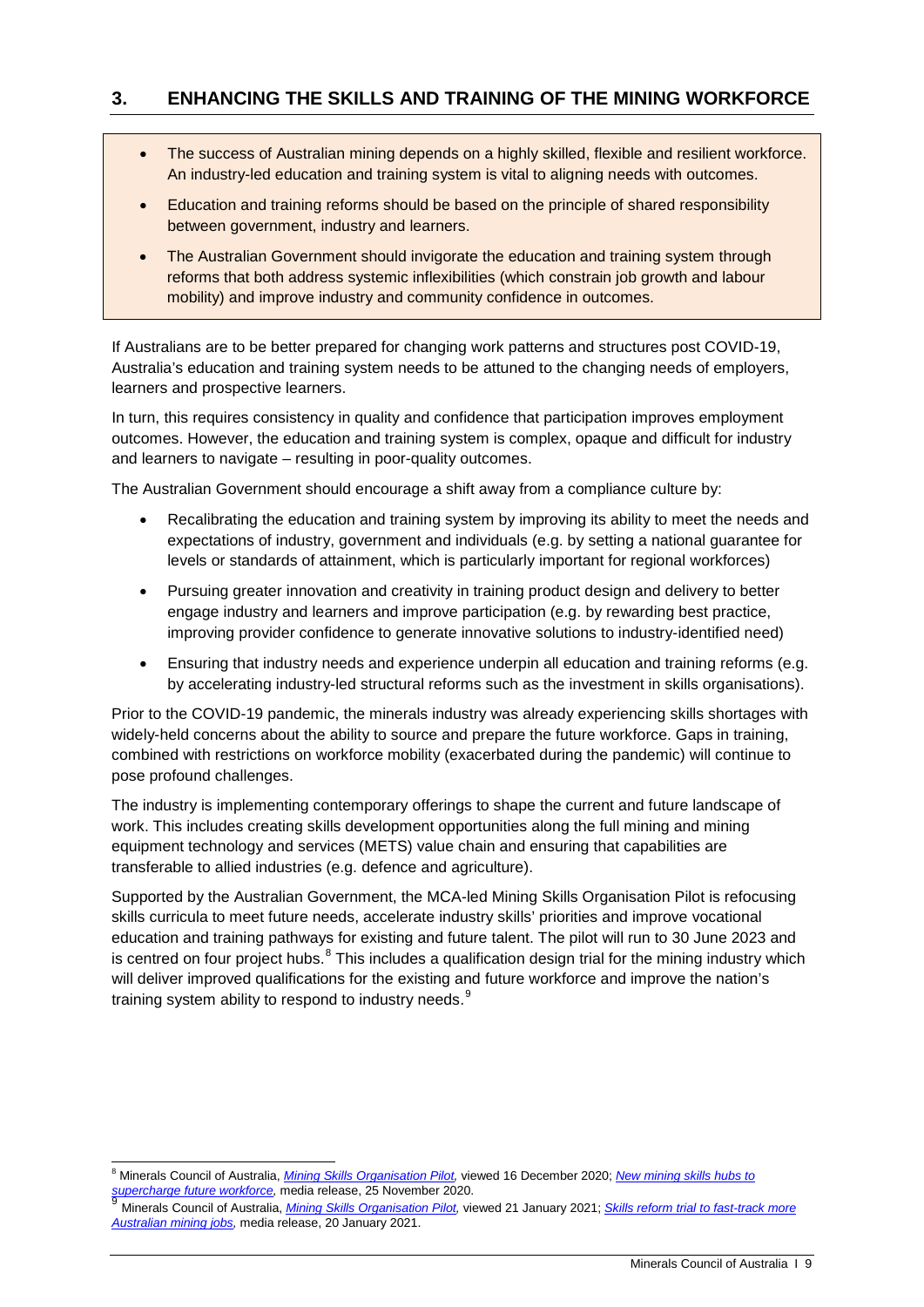## <span id="page-9-0"></span>**4. IMPROVING SAFETY, MENTAL HEALTH AND WELLBEING**

- The Australian mining industry's core value and commitment is the safety, health and psychological wellbeing of its workforce, where everyone who goes to work returns home safe and healthy.
- The industry's immediate focus is meeting the challenges of fatality prevention, mental health, robust comparative data and eliminating sexual harassment in the workplace.
- Federal and state governments should pursue a consistent and integrated approach that includes:
	- Continuous improvement and sharing of knowledge, where all parties work together in support of an industry culture based on trust, respect, fairness and openness
	- Uniform national occupational health and safety legislation, supported by industry-specific and risk-based regulation
	- Regulatory and enforcement practice based primarily on the desire to improve workplace health and safety outcomes.

The Australian minerals industry is committed to eliminating fatalities, injuries and occupational illnesses with a strong focus on building and sustaining respectful workplaces.

MCA member companies commit to an approach based on the following principles:

- All fatalities, injuries and occupational illnesses are preventable
- No task is so important that it cannot be done safely and respectfully
- All hazards can be identified, and risks eliminated or controlled
- All instances of harassment and disrespectful behaviours in the workplace can and must be prevented.

Despite attempts over the past decade to harmonise safety and health regulatory regimes across jurisdictions, the minerals industry continues to face the regulatory burden of separate regimes with different requirements, definitions, approaches to compliance and enforcement, and ability to share lessons from incidents. The addition of different industrial manslaughter provisions in safety and health law across jurisdictions provides a further barrier to improved safety.

Comprehensive and compatible data across jurisdictions would support the industry's strategies to prevent fatalities and injuries. Currently, the causes of workplace incidents are subject to varying interpretations by state regulators. To enable consistent interpretation of incident reports – and a critical assessment of the mechanisms of fatalities – a common taxonomy that classifies groups of incidents by contributing factors is needed. This approach would enable industry to better target its considerable efforts in managing critical risks.

Mental health in the workplace represents a significant risk. Additional pressures on workers have been exacerbated during the COVID-19 pandemic with long absences from families, longer shifts and sudden relocations. The minerals industry is reviewing its *Blueprint for Mental Health and Wellbeing* and is finalising development of the MineWell workforce mental health and resilience mobile app, designed by miners for miners.<sup>[10](#page-9-1)</sup>

The Australian Human Rights Commission's ground-breaking *Respect@Work: Sexual Harassment National Inquiry Report* released in March 2020 highlighted the alarming rate of sexual harassment in mining, with 40 per cent of workers reporting some form of sexual harassment in the past five years.<sup>[11](#page-9-2)</sup> Harassment is unacceptable and illegal. The MCA has established a Respect@Work Taskforce to advance the minerals industry's efforts to eliminate sexual harassment at work.

<span id="page-9-1"></span><sup>&</sup>lt;sup>10</sup> Minerals Council of Australia, *Blueprint for Mental Health and Wellbeing*, MCA, Canberra, 16 September 2015.<br><sup>11</sup> Australian Human Rights Commission, *Respect* @Work: Sexual Harassment National Inquiry Report, 5 Marc

<span id="page-9-2"></span>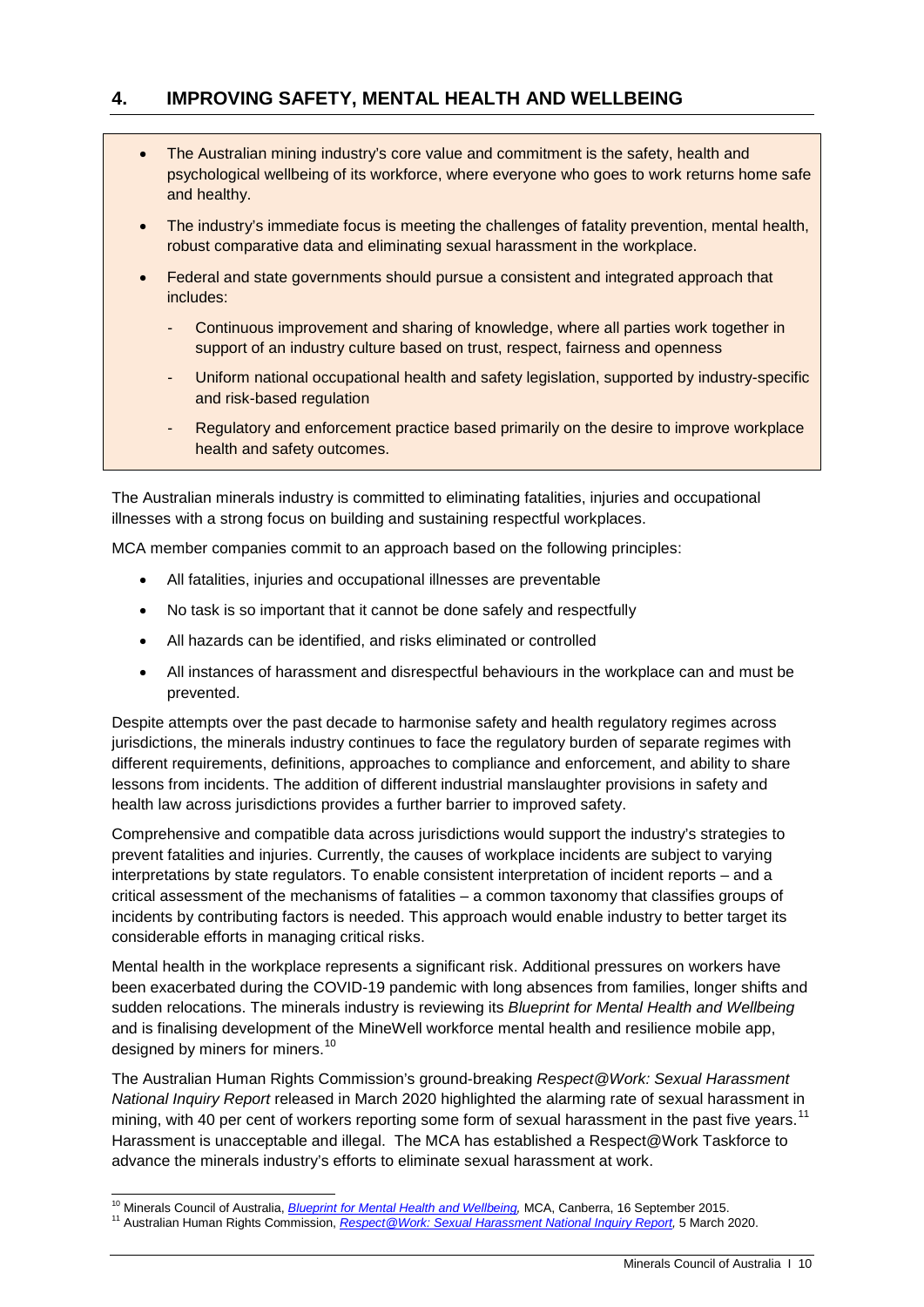## <span id="page-10-0"></span>**5. SUPPORTING MORE DYNAMIC AND PRODUCTIVE WORKPLACES**

- High-wage jobs depend upon high-productivity workplaces. The experience of the minerals industry shows that greater choice and flexibility in working arrangements allows firms to employ a diverse and adaptable workforce and link pay to performance.
- The incremental improvements contained in the Fair Work Amendment (Supporting Australia's Jobs and Economic Recovery) Bill will help the minerals industry provide highly killed, highly paid jobs and support the growth of communities and the national economy.
- Additional reform opportunities to boost investment, innovation, productivity and jobs include:
	- Improving the process for terminating expired enterprise agreements
	- Focusing parties to an enterprise agreement on matters directly related to employment
	- Permitting highly paid workers to enter into individual agreements.

The current regulatory framework for workplace relations is too complex and inflexible. The government's proposal to accelerate the approval of enterprise agreements supported by a majority of employees, and to stipulate how the Fair Work Commission should apply the better-off-overall test, will mean more consistent approval times for similar agreements, more certainty for employers and faster creation of jobs and wage increases in exchange for productivity gains.

Allowing greenfields agreements of up to eight years for projects worth \$500 million or more will encourage investment in new mining projects by removing the uncertainty of having to renegotiate employment conditions before the project is completed. The MCA has identified 31 minerals projects at or above the \$500 million threshold that have completed a feasibility study. The combined \$31 billion in investment flowing from these projects could create more than 17,000 construction jobs and 11,000 ongoing operating jobs across Australia.

Extending the option of longer greenfields agreements to nationally significant projects with a capital value between \$250 million and \$500 million will help unlock additional investment and jobs.

85 per cent of mining workers are permanent employees, 96 per cent are employed full-time and labour hire workers (who may be permanent or casual) make up 11 per cent of the total minerals industry workforce.<sup>[12](#page-10-1)</sup> The MCA supports the government's decision to define casual employment in the Fair Work Act and clarify the entitlements owing to casuals in national employment standards.

The government should pursue further modest workplace reforms. Making the process of terminating an expired enterprise agreement less onerous and costly would enable minerals companies to remove outdated, irrelevant and restrictive clauses, and lower the risk of coordinated protected industrial action by unions party to multiple single-enterprise agreements with the same employer.

Consistent with the Productivity Commission, the MCA supports removing the availability of protected industrial action for matters not directly related to the employment relationship.<sup>[13](#page-10-2)</sup> This would discourage the insertion of clauses in enterprise agreements that restrict the fundamental right of an employer to manage its own business, or which have little to do with employer-employee relations.

Every employee, business and industry cannot and should not be expected to flourish under the same workplace rules. Workers earning above the high-income threshold for unfair dismissals (currently \$148,700) should be permitted to opt out of an enterprise agreement and enter into individual agreements.

<span id="page-10-1"></span><sup>&</sup>lt;sup>12</sup> Australian Bureau of Statistics, *Labour Force, Australia, Detailed, Quarterly, October 2020*, ABS cat. no. 6291.0.55.003, released 26 November 2020; *[Characteristics of Employment, Australia, August 201](https://www.abs.gov.au/AUSSTATS/abs@.nsf/allprimarymainfeatures/A8CAED8E5F9FB2E1CA257F1F00044E8C?opendocument)*9, ABS cat. no. 6333.0, released 9 December 2019. Deloitte Access Economics, *Economic effects of changes to labour hire laws*, report prepared for the Minerals

<span id="page-10-2"></span>Council of Australia, MCA, 4 June 2019, p. 35.<br><sup>13</sup> Productivity Commission, <u>Workplace Relations Framework: Inquiry Report, Volume 2</u>, Canberra, 21 December 2015, p. 683.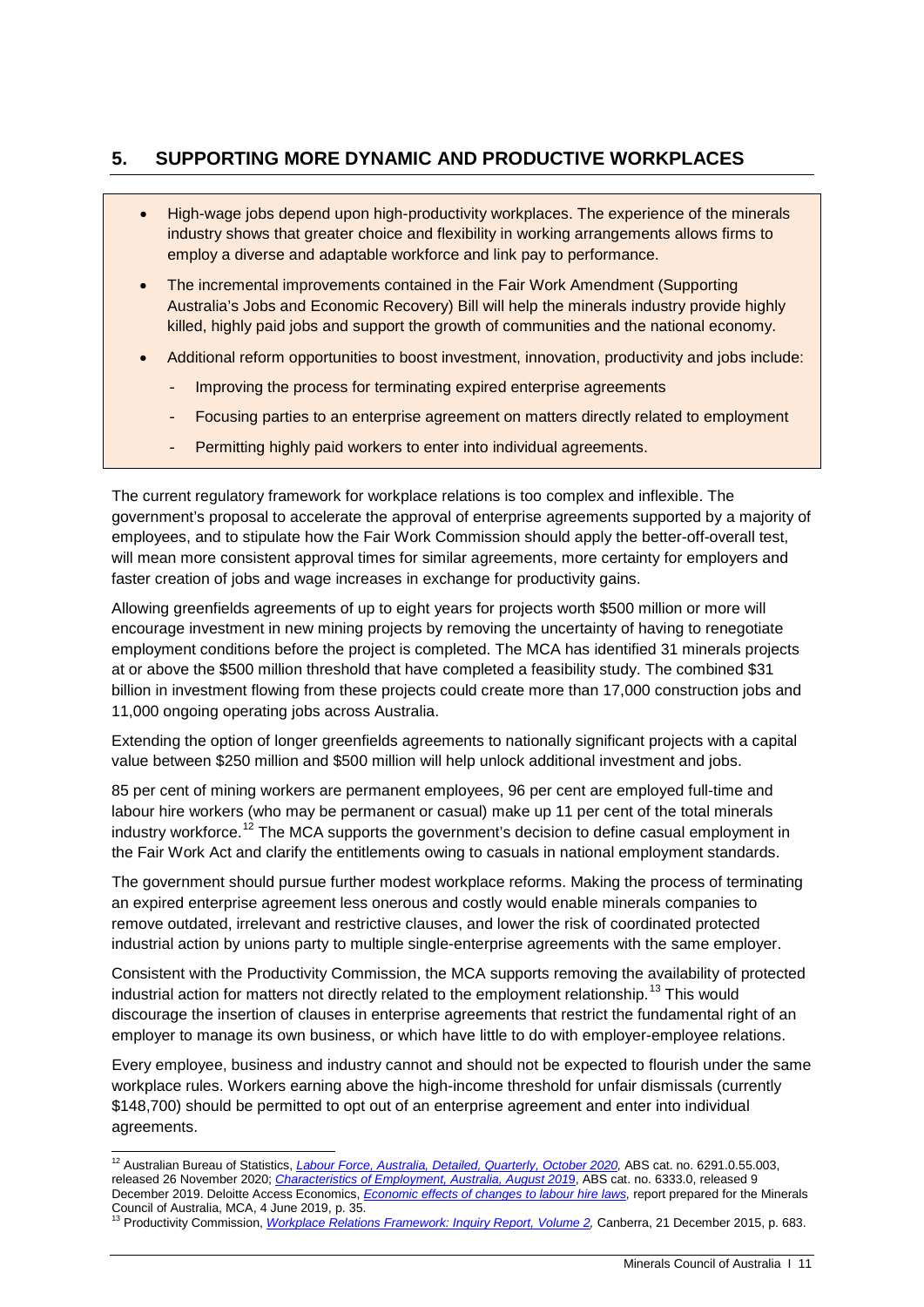## <span id="page-11-0"></span>**6. STRENGTHENING INDIGENOUS PARTNERSHIPS**

- First Nations landholders and communities are fundamental partners in mining and the economic and social contribution the industry makes to all Australians.
- The minerals industry aspires to be a global leader in how it partners with First Nations. The MCA will support this aspiration by co-developing national engagement principles, supporting enhanced industry capacity and transparency around industry performance.
- The Australian Government should continue to deliver on commitments to better enable Indigenous-led development through Native Title Act and CATSI Act reform, increased support for Traditional Owner organisations and broadening Indigenous asset management options.

Developing and sustaining strong and positive relationships with Aboriginal and Torres Strait Islander landholders and communities has been an industry priority for more than two decades. Expanding opportunity, particularly for people to work on country and for young people, is a major shared focus. As a result, almost 10 percent of mining apprentices and trainees nationally are Aboriginal and Torres Strait Islander people. Mining is also a major customer for the growing Indigenous business sector.

The Australian Government's shift towards co-designing policies and programs with Aboriginal and Torres Strait Islander people will enhance approaches and outcomes.<sup>[14](#page-11-1)</sup> The Australian Parliament should pass the Native Title Legislation Amendment Bill 2020, which includes long-considered improvements to support a more practical, equitable and stable regime for all system participants.

Increased stable government funding and support for Prescribed Body Corporates is needed to assist these specialist native title organisations to establish strong foundations and support Traditional Owner aspirations. Modernisation of *Corporations (Aboriginal and Torres Strait Islander) Act 2006* should seek to establish proportionate governance, transparency and engagement requirements, avoid unnecessary regulatory burden and support local autonomy. Guidance and education for land users regarding the CATSI Act obligations should be part of the reforms.

The Australian Government should also commit to consider impediments to deployment of native title monies for community-led economic development as part of CATSI Act modernisation. Charitable trusts are commonly used asset management structures in the absence of fit-for-purpose vehicles tailored for native title holding organisations. The National Native Title Council's 'Prescribed Body Corporate Economic Vehicle Status' proposal recommends a new optional vehicle to simply and consistently enable Traditional Owners to undertake a broader range of economic development and access tax concessions available to address disadvantage.

Aboriginal and Torres Strait Islander heritage is a living connection to First Nations cultures, and integral to Australia's broader identity. The MCA recognises the distress caused to the Puutu Kunti Kurrama and Pinikura People (PKKP) by the destruction of the Juukan Gorge caves last year and the effect on First Nations people and the broader Australian community. The MCA is deeply sorry. The MCA is developing a national industry response the recommendations of the Joint Standing Committee on Northern Australia interim report on this matter to embed lessons across the sector.

The MCA supports modernisation of Australia's cultural heritage laws where needed, including the Commonwealth-led process to assist this process. The existing division of Commonwealth and state/territory responsibilities in managing cultural heritage remains appropriate. Increased funding to improve administration of the *Aboriginal and Torres Strait Islander Heritage Protection Act 1984*, a safeguard enabling the Commonwealth to intervene to protect Indigenous cultural heritage, should continue.

<span id="page-11-1"></span><sup>&</sup>lt;sup>14</sup> The Hon Ken Wyatt AM MP, Minister for Indigenous Australians, *[National Indigenous Australians Agency turns one](https://ministers.pmc.gov.au/wyatt/2020/national-indigenous-australians-agency-turns-one)*, media release, Australian Government, Canberra, 1 July 2020.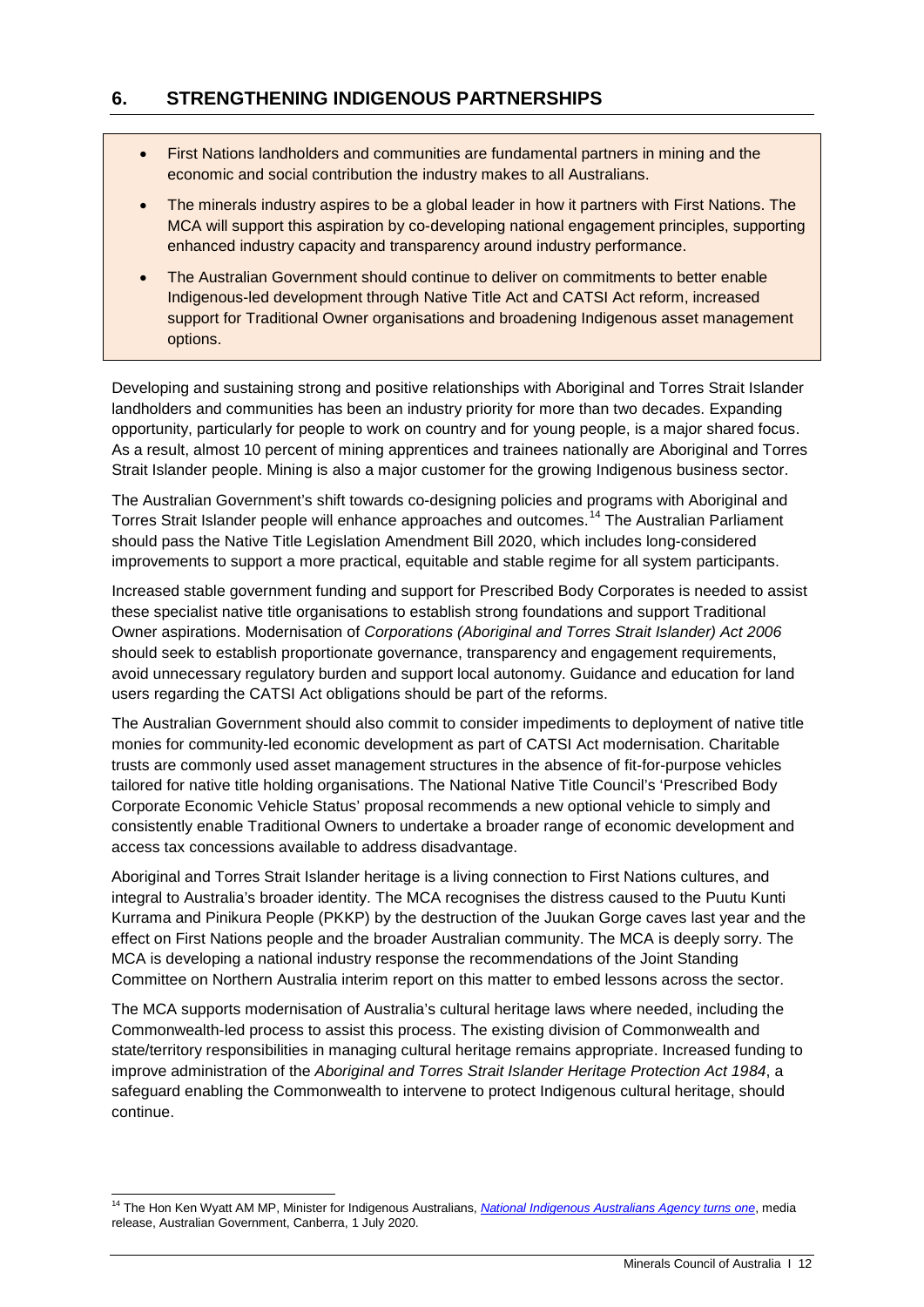# <span id="page-12-0"></span>**7. ENSURING BUSINESS TAXATION IS STABLE AND GLOBALLY COMPETITIVE**

- Australia's economic recovery will be led by the private sector and a competitive business tax system is a critical policy setting for encouraging investment in long-lasting mining projects.
- Mining investment and jobs should not be put at risk through any move to increase the already high tax burden on the sector. In particular, the fuel tax credit scheme, which operates to avoid taxing a vital business input, should remain in its current form.
- The Australian Government should make the Junior Minerals Exploration Incentive permanent and implement the recommendations of the Board of Taxation's reports on changes to capital gains tax exemptions for business amalgamations and restructures, and improvements to the voluntary tax transparency code.

The Australian minerals industry paid \$25.2 billion in company tax and \$14.1 billion in royalties in 2018-19, benefitting all Australians through better services and infrastructure. Over the past 14 years, the minerals industry paid \$281 billion in royalties and company tax – enough to build 11,000 schools or 390 hospitals.<sup>[15](#page-12-1)</sup>

Recent low rates of capital accumulation in the Australian economy have had a direct impact on labour productivity and growth in wages in Australia. Tax competitiveness is a critical factor to attracting the investment required to grow both the mining industry and economy.

Australia's large business company tax rate has stayed at 30 per cent since the last century, while other countries have reduced their rate, rendering Australia an uncompetitive jurisdiction. Other mining destination countries can also be expected to introduce COVID-19 recovery stimulus measures. It will be important that Australia responds appropriately to those measures to ensure its company tax regime does not become even less competitive for new investment.

In addition, numerous anti-avoidance provisions targeted at large and multinational businesses have been introduced over the last decade, but no longer-term measures have been put in place to encourage large business investment. This is particularly important in the minerals industry, which invests significant amounts on long-life projects. Indeed, the recent budget temporary stimulus measures, excluded large mining companies.

It is vital that the Australian business tax system is internationally competitive in order to attract future large-scale investments and development projects. In the absence of comprehensive tax reform aimed at making the business tax system more internationally competitive, there should be no additional tax imposts or changes to longstanding tax policy, such as the fuel tax credit scheme which is essential to competitive mining businesses and jobs in regional and remote Australia.

The Junior Minerals Exploration Incentive (JMEI) has been used by junior explorers to attract funding for drilling programs and other exploration activity, which is vital to seed future development projects. The JMEI should made permanent to give industry certainty and sustain regional jobs and investment.

The Board of Taxation has provided the government with reports in relation to changes to capital gains tax exemptions for business amalgamations and restructures and improvements to the voluntary tax transparency code. The capital gains tax changes will allow for business structures to be enhanced and made more efficient and effective without triggering a tax cost. This would generate ongoing benefits to the economy.

The changes to the voluntary tax transparency code will improve the reporting of tax payments and governance by large business and bolster community confidence in the integrity of the business tax system. Both of these reports contain recommendations that will improve the business tax system at minimal cost to revenue, which should be implemented immediately.

<span id="page-12-1"></span><sup>&</sup>lt;sup>15</sup> Deloitte Access Economics, *Estimates of royalties and company tax accrued in 2018-19*, report prepared for Minerals Council of Australia, 1 May 2020.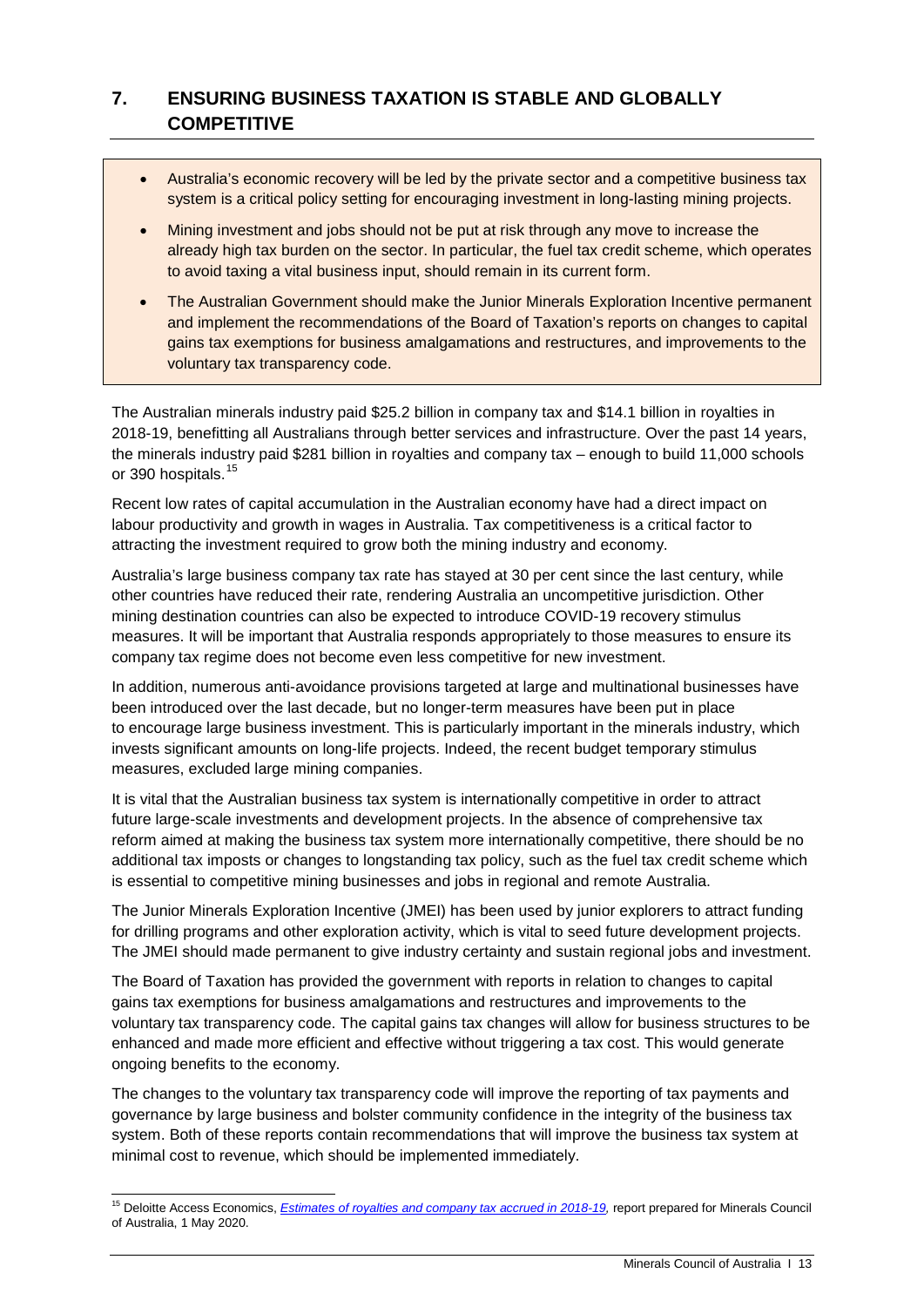## <span id="page-13-0"></span>**8. ENCOURAGING INTERNATIONAL INVESTMENT AND EXPLORATION**

- Australian mining relies on access to international investment to fund exploration, develop and sustain job-creating projects, and provide access to the technologies and know-how necessary to capitalise on emerging opportunities.
- The Australian Government's decision to extend Geoscience Australia's 'Exploring for the Future' program with funding of \$125 million over four years is a positive development. However, the implementation of major reforms to Australia's foreign investment review framework represents a significant risk to investment that government must carefully manage.
- The government should review and clarify its major reforms to the foreign investment framework to reduce risk and uncertainty for those sectors that do not directly affect national security.

Australian mining relies on high inflows of international investment each year to provide the capital needed to sustain existing operations, discover new opportunities, develop new job-creating projects and grow new capabilities in emerging areas such as new technology minerals. The massive economic benefits that Australia's resources exports have delivered to Australia in successive years would not have been possible without the nearly ten-fold increase in foreign direct investment (FDI) that occurred between 2001 and 2019, from \$36.8 billion to \$360.1 billion.<sup>[16](#page-13-1)</sup>

International investment brings more to mining than its dollar value. The joint ventures and partnerships facilitated by FDI have allowed the minerals industry to adopt and adapt technologies and methodologies that have made Australian mining one of the most productive industries in the world. However, in recent years, Australia has had an investment shortage and has been attracting less of the world's foreign investment because of uncompetitive policy settings and increasing competition from lower cost jurisdictions.

Recent major reforms to Australia's foreign investment review framework are likely to make the prospect of investment in the Australian mining sector significantly more uncertain.

The MCA recognises the responsibility of government to respond to national security risks – and that the foreign investment review regime plays an important part in managing risks. Foreign investment reforms should also be designed on principles of transparency, proportionality, efficiency and certainty and be free of unintended consequences that unduly erode the national interest.

The Australian Government should improve key regulatory concepts in the reforms such as the definition of 'national security business' to enhance investor certainty, reduce the length of time the call-in power is available, and carefully monitor unintended consequences of the reforms with a post-implementation review that measures the effect of the reforms on investment.

In the past decade, Australian companies have invested nearly \$24 billion on exploration. Exploration is the mining equivalent of research and development. While it can provide an avenue to new business opportunities, there is no guarantee of success.

The minerals industry welcomes the government's decision to extend Geoscience Australia's 'Exploring for the Future' program with funding of \$125 million over four years to deliver precompetitive geological data in under-explored areas to improve investment opportunities.

To maximise the private sector exploration investment arising from this precompetitive data the government should prioritise exploration activities in these areas for tax credits under the Junior Minerals Exploration Incentive scheme. The government should also provide additional funding to the Exploring for the Future program to scope and develop a single national geological database that enables greater use of advanced analytical methods being developed for identifying potential mineral systems.

<span id="page-13-1"></span> <sup>16</sup> Australian Bureau of Statistics, *[International Investment Position, Australia: Supplementary Statistics, 2019](https://www.abs.gov.au/AUSSTATS/abs@.nsf/DetailsPage/5352.02018?OpenDocument),* ABS cat. no. 5352.0 released 7 May 2020*.*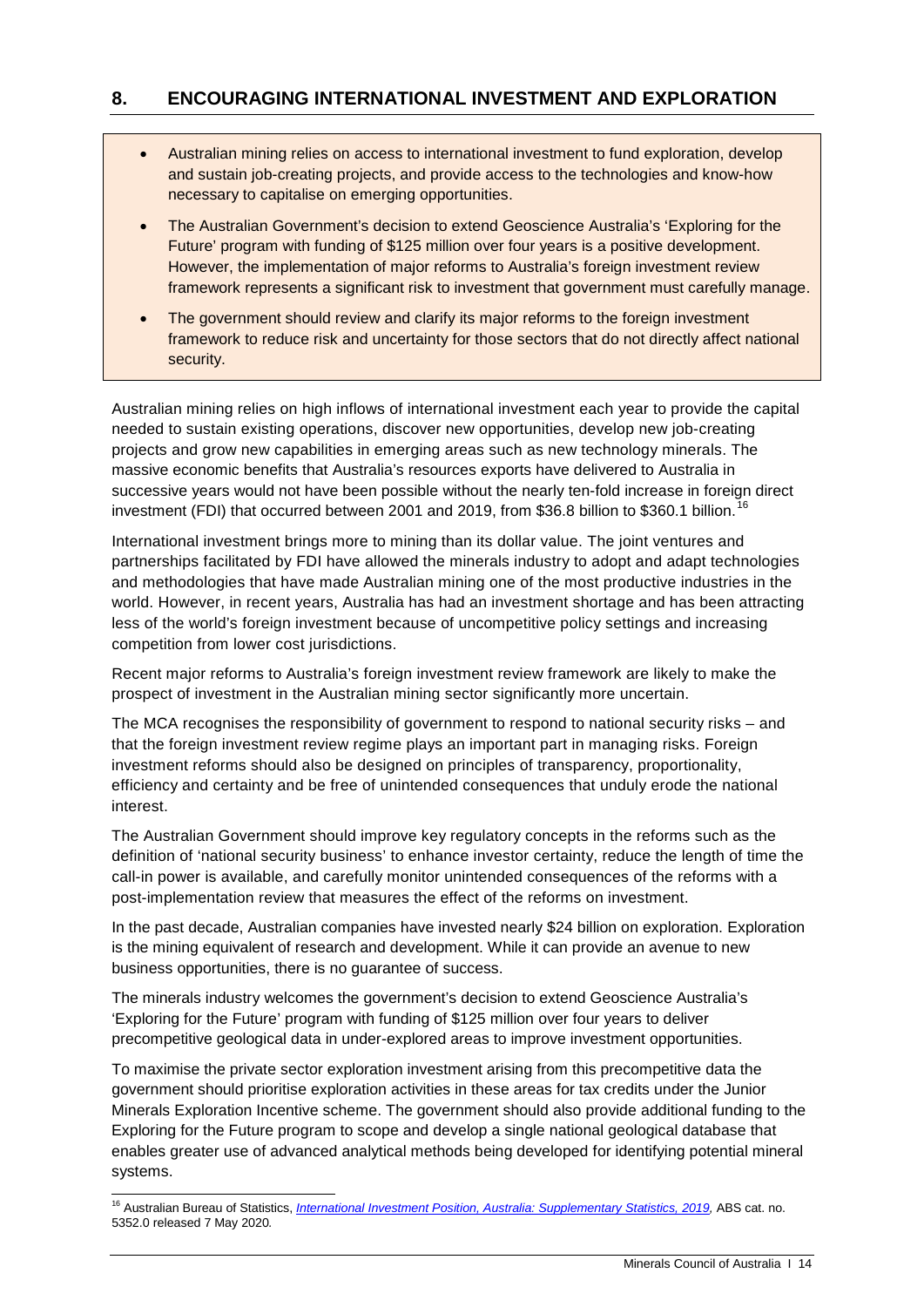## <span id="page-14-0"></span>**9. PROMOTING MUTUALLY BENEFICIAL TRADE**

- Free trade and access to international markets has allowed the minerals industry and its workforce to deliver a record \$289 billion in export dollars in 2018-19 providing a significant boost to national income that has helped Australia mitigate the COVID-19 economic shock.
- Longstanding trade relationships have been challenged by geopolitical tensions. Australian mining remains well-positioned to meet the growing demand for high-quality mineral and energy commodities from emerging economies, especially with the signing of new comprehensive regional trade agreements.
- The Australian Government should continue working to reverse adverse trade outcomes and maintain key partnerships, while pursuing trade agreements that deliver a robust multilateral trade network within the Asia-Pacific region, as well as with the EU and UK. The government should also oppose any protectionist proposals and reiterate the benefits to all Australians of free trade and open investment.

Australia is a trading nation with a comparative advantage in the export of high-quality mineral commodities, delivering \$283 billion in export dollars in 2019-20. This success has been built on the deep regional and global trade integration that has occurred over the past 35 years.

Trade integration has allowed Australian mining businesses to access new markets and build strong partnerships across borders. It has also contributed to vastly improved living standards and incomes in Australia and around the world. One in five Australian jobs is trade-related and exporting companies on average pay 11.5 per cent higher wages than non-exporting companies.<sup>[17](#page-14-1)</sup>

Trade integration and the prosperity it delivers is underwritten by a rules-based international order that has provided the foundations of global certainty and stability. For example, Australia and China have a strong, enduring and mutually beneficial economic and trade relationship, particularly in Australia's reliable supply of high-quality minerals. Unfortunately, some difficulties have recently emerged.

Therefore, the government should continue to invite constructive dialogue and a supportive environment for continued industry and business partnership, cooperation and trade – activities that have in many cases been developed for more than fifty years and supported economic growth, jobs and prosperity in Australia, China and the Asia-Pacific region. The government should also resist any counterproductive pressures or proposals that would undermine Australia's established and bipartisan support for free trade and open investment.

Australian mining remains well positioned to meet the tremendous opportunities in the diverse emerging economies of the Asia-Pacific region – especially with the recent signing of new comprehensive trade agreements. The Regional Comprehensive Economic Partnership (RCEP), signed this year is predicted to increase trade among signatories by \$428 billion by 2030.<sup>[18](#page-14-2)</sup>

Australian mining supports the government in developing new export opportunities through pursuing a sophisticated and targeted agenda to broaden Australia's trade relationships, build on trade opportunities and accelerate the development of cooperative partnerships where opportunities to do so exist. This includes deeper regional trade integration with ASEAN, working towards the incorporation of the United States and India into the Comprehensive and Progressive Agreement for Trans-Pacific Partnership and RCEP, finalising high quality bilateral agreements with the UK and the EU, and accelerating the Australia-India Comprehensive Economic Cooperation Agreement.

<span id="page-14-1"></span><sup>&</sup>lt;sup>17</sup> R. Tuhin and J. A. Swanepoel, 'Export behaviour and business performance: Evidence from Australian microdata' *Department of Industry, Innovation and Science*, Research Paper 7/2016, February 2017, p. 10. <sup>18</sup> P. Petri and M. Plummer[, 'East Asia Decouples from the United States: Trade War, COVID-19, and East Asia's New Trade](https://www.piie.com/system/files/documents/wp20-9.pdf) 

<span id="page-14-2"></span>[Blocs'](https://www.piie.com/system/files/documents/wp20-9.pdf) *Peterson Institute for International Economic*, Working Paper 20-9, June 2020, p. 17.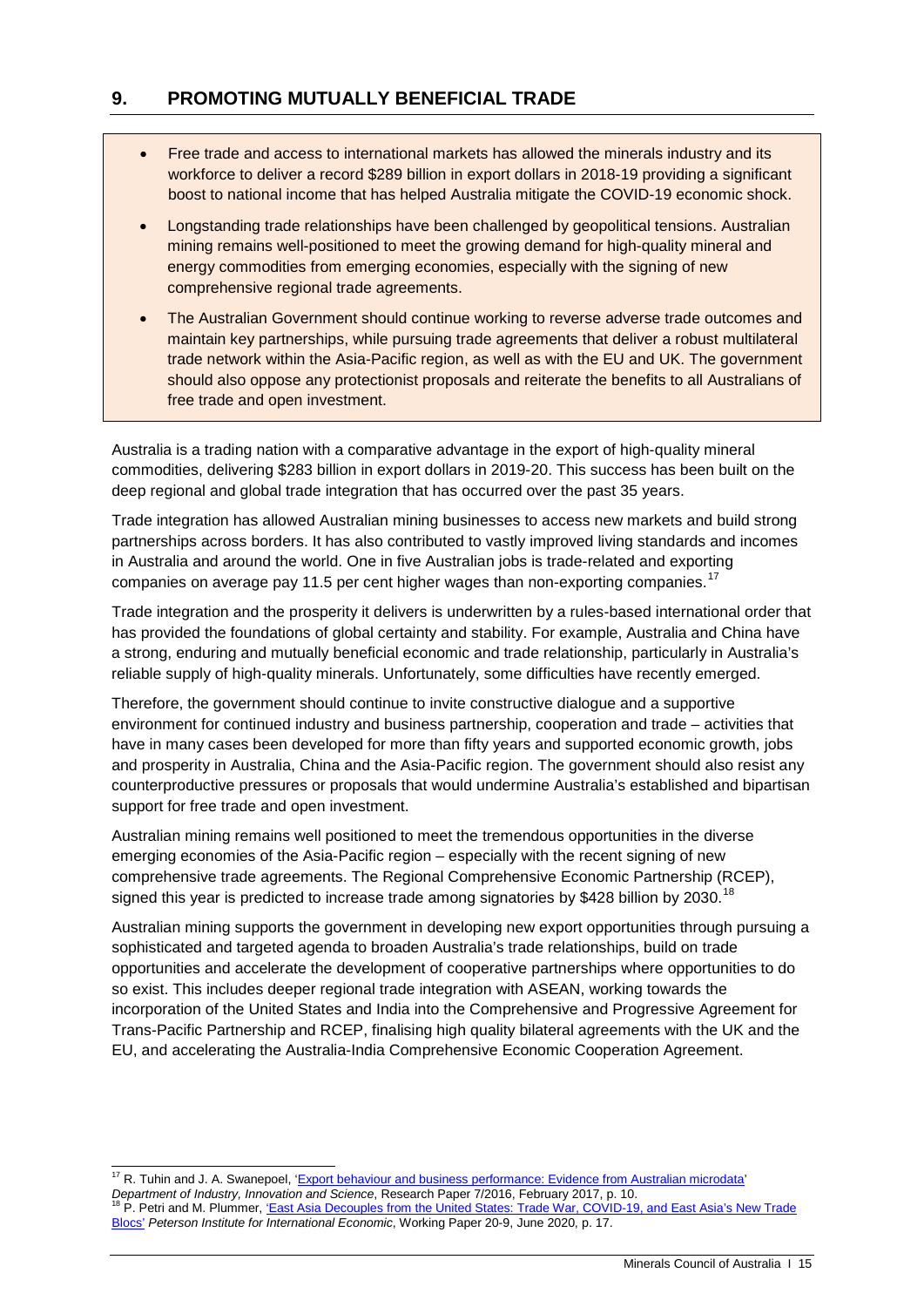# <span id="page-15-0"></span>**10. ADVANCING EFFICIENT AND EFFECTIVE ENVIRONMENTAL REGULATION**

- Reducing delays in approvals and removing unnecessary regulation increases confidence and boosts investment, productivity and employment in the Australian minerals industry.
- The MCA participated actively in the twenty-year review of the *Environment Protection and Biodiversity Conservation Act 1999* (EPBC Act) and the Productivity Commission study of resources sector regulation. The MCA has made the case for pragmatic reforms that will reduce duplication and unnecessary delays to project approvals, uphold high environmental standards and meet community expectations.
- Guided by the EPBC Act review, the Australian Government should implement National Cabinet's single-touch environmental approvals process, supported by outcomes-based national environmental standards and assurance arrangements. Straightforward improvements to existing assessment and approval processes should also be progressed.

The Australian minerals industry uses leading practice environmental management based on science and risk-based approaches to protect the country's unique environment.

The independent review of the EPBC Act presents an important reform opportunity for a better environment, more jobs and faster economic recovery from the COVID-19 pandemic. The review found significant deficiencies in the operation of the Act, including unnecessary complexity and overlap between Commonwealth and state/territory processes. Many of the review's interim recommendations will make the EPBC Act more efficient and effective and enhance business and community confidence.<sup>[19](#page-15-1)</sup>

The MCA endorses the review's interim report proposals to establish national environmental standards, devolve EPBC Act assessment and approvals to states and territories and establish an independent assurance function. The MCA also supports the commitment of National Cabinet to progress bilateral agreements between the Commonwealth and all states and territories to enable these reforms.<sup>[20](#page-15-2)</sup>

To ensure the stability of bilateral agreements, the Australian Parliament should immediately pass reforms contained in the Environment Protection and Biodiversity Conservation Amendment (Streamlining Environmental Approvals) Bill 2020, alongside reforms to establish national environmental standards and assurance arrangements.

Both the national environmental standards and the architecture to implement them need to be carefully developed to ensure they are practicable. The standards should be applied at a regional level and reflect existing EPBC Act requirements with a timeframe for review. Appropriate transitional arrangements are required for existing projects and those in jurisdictions where agreements are yet to be established.

The Australian Government should implement 'quick win' reforms arising from the independent review. These include statutory timeframes for post-approval processes, risk-based scoping of environmental assessments, flexibility to vary existing approvals for non-significant actions and consistent application of environmental offsets. Subsequently, the government should develop a financial-based national biodiversity offsets mechanism and invest in the collection and collation of national environmental data (in cooperation with with the states and territories).

In parallel to reforming the EPBC Act, the government should work through National Cabinet to progress the recommendations of the Productivity Commission study of resources sector regulaton, encouraging state and territory adoption of leading-practice approaches.<sup>21</sup>

<span id="page-15-3"></span><span id="page-15-2"></span>

<span id="page-15-1"></span><sup>&</sup>lt;sup>19</sup> Professor Graeme Samuel AC, <u>[Independent Review of the EPBC Act –](https://epbcactreview.environment.gov.au/resources/interim-report) Interim Report</u>, Canberra, June 2020.<br><sup>20</sup> The Hon Scott Morrison, Prime Minister of Australia, <u>Media Statement</u>, 24 July 2020.<br><sup>21</sup> Productivity Comm 2020.